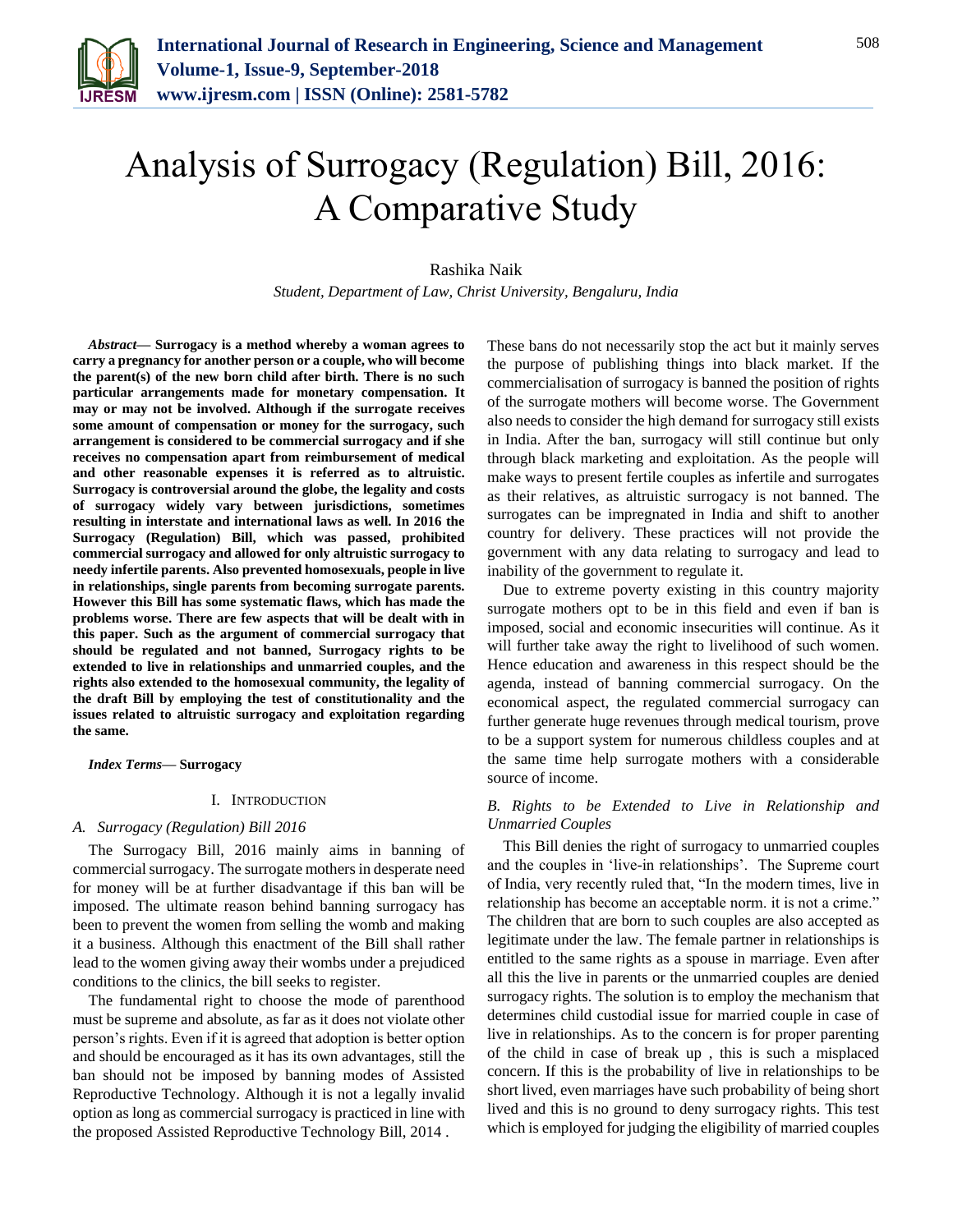

can be developed to judging the eligibility of couples in live in relationships as well and thus, live in relationship couples and the couples that are unmarried should be granted surrogacy rights. I fact since the law anyways allows single women the surrogacy rights, the same logical extension of argument should give such rights to unmarried couples as well.

It's understood that a child needs a responsible father and a mother. However, it is not true that they necessarily should be married to be responsible. Even non genetic parents can be responsible enough to take good care of the child. Not getting married will be the personal choice of an individual. If this concept goes against the Indian ethics, the children from widows should be taken away on the grounds of there being only one surviving parent alive. The death of a parent suddenly does not make another an incapable parent to take care of his or her child. These ethics, in fact lay much more stress on quality parenting rather than just giving birth to a baby and then not performing parental duties.

## *C. The Rights Extended to the Homosexual Community*

The most controversial implication of the surrogacy Regulation Bill 2016 has been a ban on surrogacy rights to homosexuals. The transparent homophobia of the government which was demonstrated by terming homosexual surrogacy as against "Indian ethics", although homosexuality has gained growing recognition with time by the Indian texts and the judiciary. Section 377 of Indian Penal Code, 1860 (referred to as IPC) which was against Unnatural intercourse, the ban would be justifies if even the heterosexual couples who violate Section 377 of IPC. But that question cannot arrive now as Section 377 is decriminalised by the Supreme Court. But this is not the case and because there exists no conclusive way to find out, the surrogacy Bill 2016 results in gross injustice to homosexual community.

## *D. Legality of the Draft Bill- Test of Constitutionality*

The Surrogacy Regulation Bill 2016, even if it passes, it shall fail the test of legality. In case a law treats equals unequally, it should justify the same to hold the test of constitutionality. The surrogacy provisions imposed violates Article 14 of the Constitution of India. The Bill Seeks to discriminate on the basis of marital status, age, sexual orientation and nationality. There should be rationality that needs to exist between the object of such law and actions employed through the means of such discrimination. There appears no such thing between preventing a specific class of couple from exercising their surrogacy rights and prevention of exploitation of women. Thus, the nexus being unreasonable, the constitution is at stake. Further, the right of life under Article 21 of the constitution also includes the right to procreation and parenthood under the right reproductive autonomy. The government cannot interfere in the prerogative of people to choose the mode of parenthood and infertility cannot be a made precondition to surrogacy.

However, the qualifications like the requirement of 5 years of marriage before invoking surrogacy are arbitrary. What significance does only five year limitation hold and why it is not four or six years is a question that needs an answer. In the case of Maneka Gandhi v. Union of India it strikes out any room for arbitrariness in laws. This arbitrariness goes against the very principle of rule of law enshrined under Article 14. This Bill also contradicts the policies imposed by the Union Ministry of Women and child development since it contradicts the legislative intensions of Juvenile Justice (Care and protection) Act, 2015, which allows foreign parents to adopt children, irrespective of them being married or not. If a person id found capable of adopting a child, why he is found incapable of bearing a child through surrogacy is another question that the Bill needs to answer.

### *E. Altruistic Surrogacy*

The draft surrogacy Regulation Bill 2016 tabled by the Union cabinet involves a host of serious ethical and legality concerns which are majorly in accordance with comparable legislations in other countries and the law commission of India 228th report. By allowing only altruistic surrogacy through a close relative, who must have given birth to a child already, the draft law imposes a blanket ban on commercial type of surrogacy.

If the only object of this was to protect women from instances of exploitation arising from such surrogacy arrangements, it needs to be answered how nonpayment for the same result in non-exploitation. Defining exploitation subject to exchange of money is a myopic way of looking at the social reality. There is no guarantee that altruistic surrogate mother will not be forced and coerced into bearing a child or children .The advantage of the present situation is the fact that once surrogate mother is paid dues and the baby is delivered, the commissioning parents can keep her out of their lives for good. There shall never be any such questions of bonding between the child and its birth mother since they hardly get any time together. This Bill proposes instances on altruistic surrogacy only through close relatives which will ensure that the child and its birth mother remain in close proximity and in the same sphere all their lives. This shall create complicated situation fraught with emotional and ethical dilemmas. Hence, it's good if there is a certain amount of anonymity in such procedures.

This concept of altruistic surrogacy proposed in the bill greatly limits potential surrogate mothers as well as couples wanting children, since women can become surrogates only once and because couples who cannot discover willing relatives have only one way out, which is adoption. If compare with other nations, altruistic surrogacy is permitted however it is not constrained to close relatives and one time pregnancy. Constraining a woman's surrogacy decision to only one time is largely restricting the salary of the women who survive on this business. Eventually, it comes down to the issue of consent. In the event that a lady wilfully agrees to being a surrogate mother, is given assurance of safe delivery, and the baby is guaranteed of a safe home, why should she be limited to only one surrogacy? Post surrogacy industry boom, a lot of women were dependent on the same, which is not ethically and morally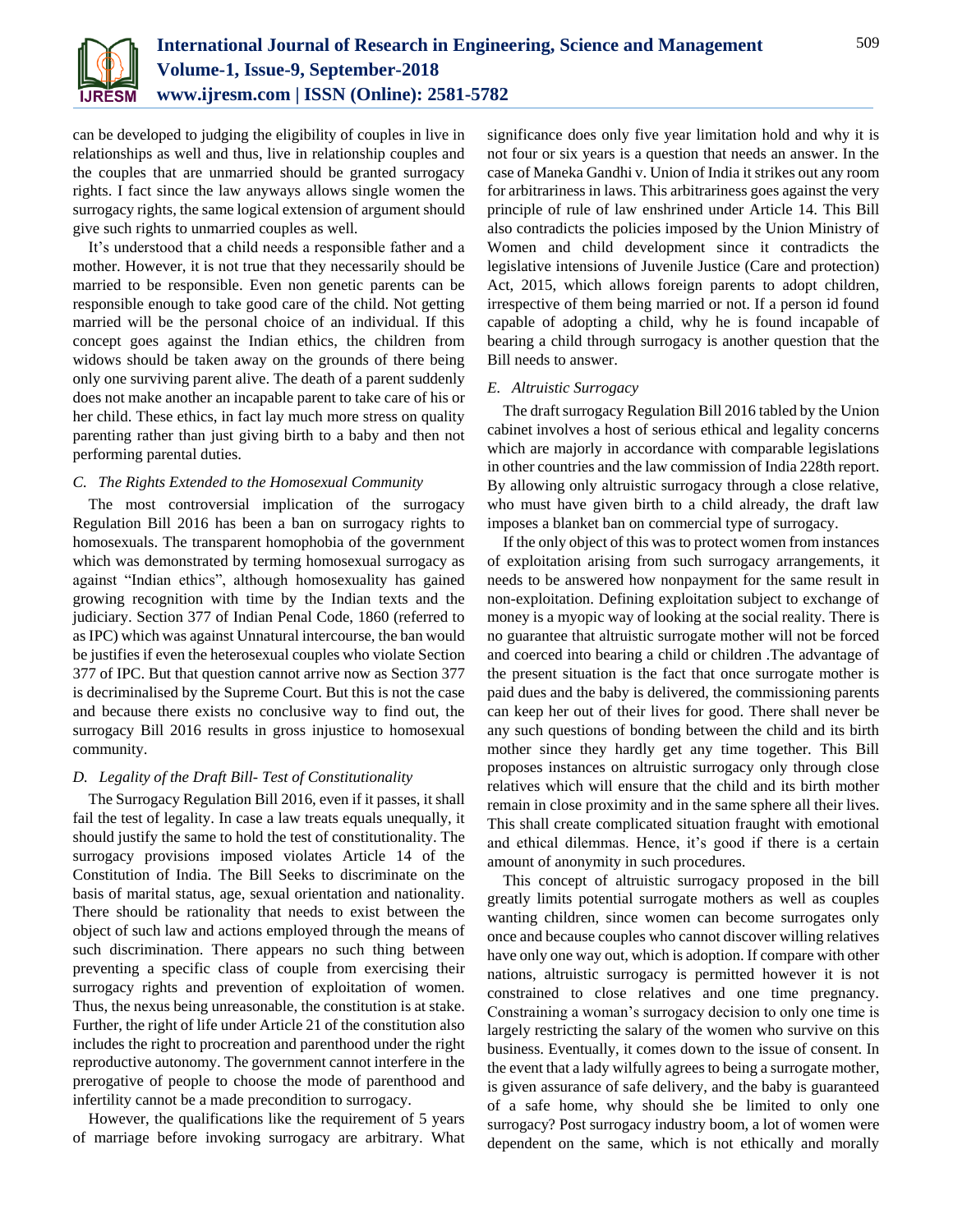

wrong. The issue that Bill seeks to address here is that the women will be exploited for her body. However in case she is already consenting and is being paid the proper amount, then the issue does not arise. Through the draft Bill, rather than regulating the ways and policies to prevent women's exploitation, the bill eradicated the idea to it's entirely.

The Bill appears to have been framed without addressing the actual concerns of surrogacy arrangements in India and proposal could do more harm than by doing any good by leading to the exploitation. In addition, the donations of eggs are also banned for curbing child trafficking and illegal surrogacy rackets. But it should be realised that such practices wil still exist post ban and policies need to be structured in such a way that the issue is resolved without censoring the entire industry itself. The exploitation which results has other dimension attached to it. It can be emotional, arise from the factors relating to informed consent, the dignity of reproductive labour and psychological wellbeing of parties involved in the process. The overarching of commercial surrogacy has been anything but satisfactory in India. Likewise, aspects like surrogate mothers not knowing of the number of embryos inserted or aborted, not being allowed to meet or even see the baby, not knowing the nationality of intending parents and the lack of psychological counselling are factors which are tantamount to exploitation. While these aspects are considering, intervention on the level of policy making is a welcome step. However, banning commercial surrogacy will not provide a solution to the problems which exist.

From the perspective of monetary standpoint, the usage of phrases 'selling a womb' or 'buying a baby' raise many questions on ethical grounds . While the draft Bill allows altruistic surrogacy, in this case surrogate mothers do not receive any financial incentive over and above and the basic expenses of bearing a child. There is also no guarantee that altruistic surrogacy will not involve exploitation by rich infertile couples of the poor fertile women. The various researchers have suggested that receiving payment created a sort of psychological developing a bond with the foetus would be higher in cases of altruistic form of surrogacy. It is almost impossible for any officiating authority to track gifts being exchanged between the parties in the name of paying compensation. Lastly, altruistic surrogacy will put voiceless and oppressed women under highly vulnerable position, which will only disempower them further.

## II. COMPARATIVE STUDY

In countries where commercial surrogacy is allowed, such as Russia, Georgia, Ukraine, Thailand and a few states of United States of America, there are laws that provide for some relief to the surrogates but as it was reported in media circles, its more often than not the intended parents as well as the surrogates are exploited in the name of benefits and its middle men who ultimately reap the monetary benefit. The legislations and guidelines in place are not effectively enforced in such cases.

Other issue that hold in the matter of the child born out of surrogacy. It was widely reported in Indian and foreign media regarding the case of Israeli couple that had faced hurdles in establishing parentage of their child or of the German couples that have faced a long legal battle to get citizenship for their Indian surrogate child. Testing in terms of psychological and health criteria is practiced in the United States of America, although Indian laws focus only on the infectious diseases aspects of matters without due note of the impact of health on subsequent intended parents as well as the surrogate mothers.

Surrogate mother's exploitation is rampant as many women from poor socio economic strata are both attracted and lured to surrogacy with the promise of easy money. These women are left high and dry with the middlemen and Art clinics taking a bulk of the payment and offering no post-delivery care, as stipulated in Indian laws. The Indian Council for Medical research (ICMR) had drafted and enacted a set of guidelines that must be followed by any and all individuals or organisations associated with the field of assisted reproductive techniques or surrogacy. It laid down certain specific protocols to be followed in the process of surrogacy and also specifically mentioned the gestational surrogacy in the accepted modality to be followed in a commercial sense in India. There was detailed provision made for the accreditation and recognition of ART clinics in the country as well as state and district level forums were constituted to monitor these clinics.

Therefore the Assisted Reproductive Techniques Bill was proposed but not yet enacted in the country. The bill was based on the guidelines that was mentioned in the notification by the ICMR, however the case in the ICMR guidelines so is with the proposed bill. There were many issues that were addressed and appropriately moderated yet there is scope for further improvement yet. There were no single point redressal system enacted or that was proposed to be enacted by the law, through which a surrogate mother or the intended parents can seek to solve their complaints. The law mentioned many factors like age, number of embryo implantations, blood transfusion etc. The surrogate was as yet silent on whether a specific demographic criteria must be laid for the intended parents or not. Though the Act has not yet made any distinguishing in the caste, creed, or otherwise the authors feel a minimum standard of care must be exercised in making sure that the intended parents are in fact genuine and not criminal elements, as to check whether they are stable and can support a new member in their family, and finally are those children being treated fairly and without discrimination in their new household. That should be done in a method as followed in the western countries where parents of adopted children are subjected to repeated, but un intrusive verification of their children's welfare. In India this method can be achieved by the integrated child development services ICDS scheme started by the government.

The other legislation that holds interest is the Delhi artificial insemination (Human) Bill 1995 which is effective only in state was initially formulate to control the blooming of various ART